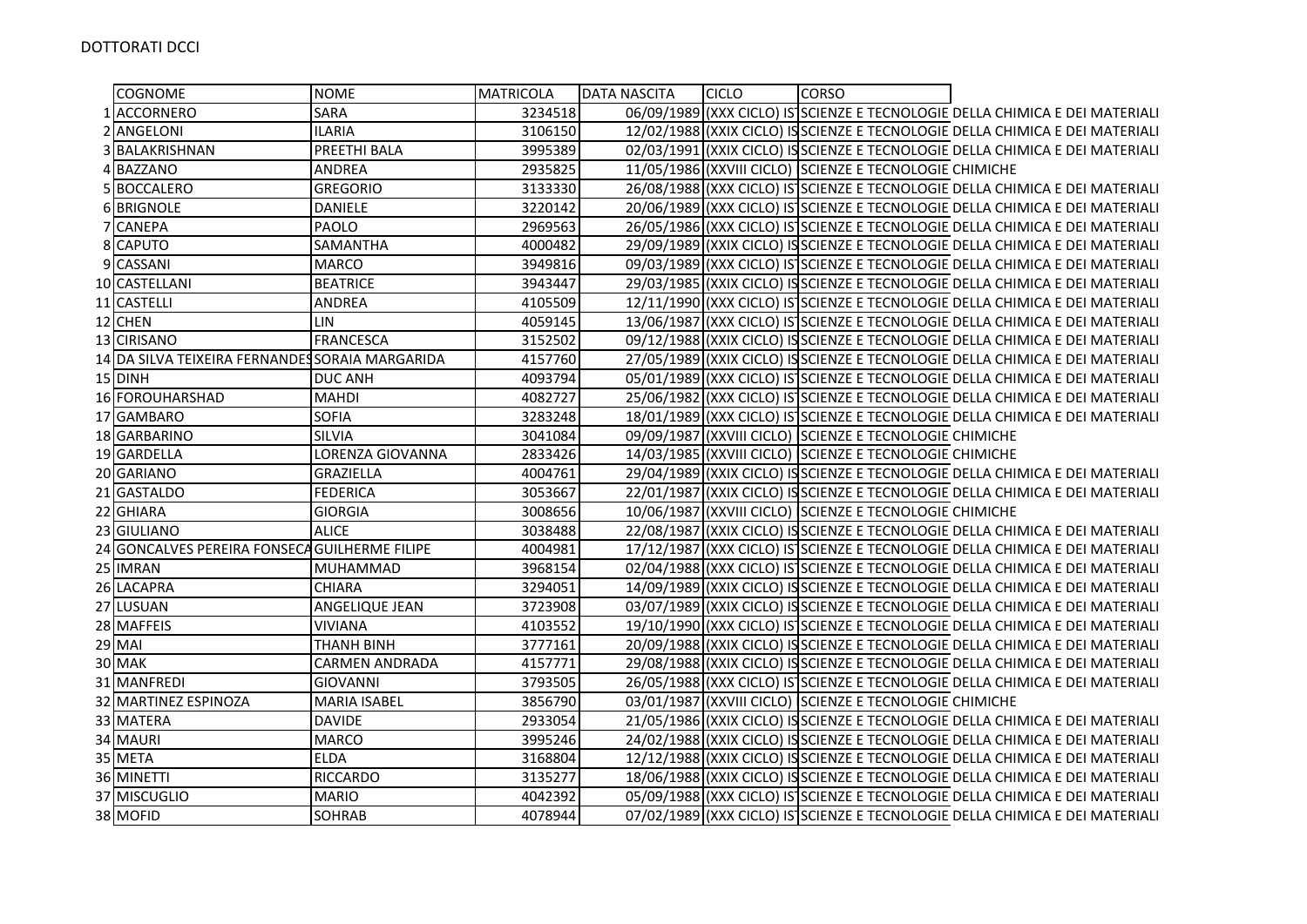| 39 NAJAFI         | LEYLA                | 4106324 |  |                                                         | 17/09/1985 (XXX CICLO) IS SCIENZE E TECNOLOGIE DELLA CHIMICA E DEI MATERIALI  |
|-------------------|----------------------|---------|--|---------------------------------------------------------|-------------------------------------------------------------------------------|
| 40 NAJAFISHIRTARI | <b>SHARIF</b>        | 3866755 |  |                                                         | 04/08/1982 (XXIX CICLO) ISSCIENZE E TECNOLOGIE DELLA CHIMICA E DEI MATERIALI  |
| 41 NICULAES       | <b>DINA</b>          | 4151423 |  |                                                         | 12/11/1987 (XXIX CICLO) ISSCIENZE E TECNOLOGIE DELLA CHIMICA E DEI MATERIALI  |
| 42 PARRICCHI      | <b>ANITA</b>         | 3153701 |  |                                                         | 11/05/1988 (XXIX CICLO) IS SCIENZE E TECNOLOGIE DELLA CHIMICA E DEI MATERIALI |
| 43 PASTORINO      | <b>SARA</b>          | 3361656 |  |                                                         | 23/06/1990 (XXX CICLO) IS SCIENZE E TECNOLOGIE DELLA CHIMICA E DEI MATERIALI  |
| 44 RASTOGI        | PRACHI               | 3981407 |  |                                                         | 19/10/1987 (XXIX CICLO) IS SCIENZE E TECNOLOGIE DELLA CHIMICA E DEI MATERIALI |
| 45 REMAGGI        | <b>FEDERICO</b>      | 3138928 |  |                                                         | 20/11/1988 (XXIX CICLO) ISSCIENZE E TECNOLOGIE DELLA CHIMICA E DEI MATERIALI  |
| 46 RUM            | SILVIA               | 3142569 |  |                                                         | 06/08/1988 (XXIX CICLO) IS SCIENZE E TECNOLOGIE DELLA CHIMICA E DEI MATERIALI |
| 47 SADEGHI        | MOHAMMAD REZA        | 2930929 |  |                                                         | 11/02/1983 (XXX CICLO) IS SCIENZE E TECNOLOGIE DELLA CHIMICA E DEI MATERIALI  |
| 48 SANNA          | <b>MONICA</b>        | 3369708 |  |                                                         | 09/11/1990 (XXX CICLO) IS SCIENZE E TECNOLOGIE DELLA CHIMICA E DEI MATERIALI  |
| 49 SHAMSI         | JAVAD                | 4094113 |  |                                                         | 13/09/1986 (XXX CICLO) IS SCIENZE E TECNOLOGIE DELLA CHIMICA E DEI MATERIALI  |
| 50 SPALLAROSSA    | <b>MARTINA</b>       | 3136036 |  | 13/06/1988 (XXVIII CICLO) SCIENZE E TECNOLOGIE CHIMICHE |                                                                               |
| 51 TASSANO        | ERIKA MARIA ESTHER   | 2831446 |  | 29/08/1985 (XXVIII CICLO) SCIENZE E TECNOLOGIE CHIMICHE |                                                                               |
| 52 TORRIELLI      | <b>GIULIA</b>        | 2950785 |  |                                                         | 22/01/1986 (XXX CICLO) IS SCIENZE E TECNOLOGIE DELLA CHIMICA E DEI MATERIALI  |
| $53$ TU           | <b>RENYONG</b>       | 3991660 |  |                                                         | 12/12/1980 (XXIX CICLO) IS SCIENZE E TECNOLOGIE DELLA CHIMICA E DEI MATERIALI |
| 54 URSO           | <b>CARMINE</b>       | 3866546 |  |                                                         | 08/12/1987 (XXIX CICLO) ISSCIENZE E TECNOLOGIE DELLA CHIMICA E DEI MATERIALI  |
| 55 VERNET         | <b>JUSTINE MARIE</b> | 3891483 |  |                                                         | 19/06/1990 (XXX CICLO) IS SCIENZE E TECNOLOGIE DELLA CHIMICA E DEI MATERIALI  |
| 56 VILLA          | SILVIA               | 3247961 |  |                                                         | 29/12/1989 (XXX CICLO) IS SCIENZE E TECNOLOGIE DELLA CHIMICA E DEI MATERIALI  |
| 57 VOZELLA        | VALENTINA            | 4045779 |  |                                                         | 09/06/1989 (XXX CICLO) IS SCIENZE E TECNOLOGIE DELLA CHIMICA E DEI MATERIALI  |
| 58 WANG           | YAO                  | 4074852 |  |                                                         | 02/08/1988 (XXX CICLO) IS SCIENZE E TECNOLOGIE DELLA CHIMICA E DEI MATERIALI  |
| 59 WU             | <b>CHUNZHENG</b>     | 3958704 |  |                                                         | 19/02/1988 (XXIX CICLO) IS SCIENZE E TECNOLOGIE DELLA CHIMICA E DEI MATERIALI |
| 60 YAN            | <b>MENGYING</b>      | 4084071 |  |                                                         | 04/06/1988 (XXX CICLO) IS SCIENZE E TECNOLOGIE DELLA CHIMICA E DEI MATERIALI  |

TURRINI Federica: cancellata dall'elenco perchè in congedo per maternità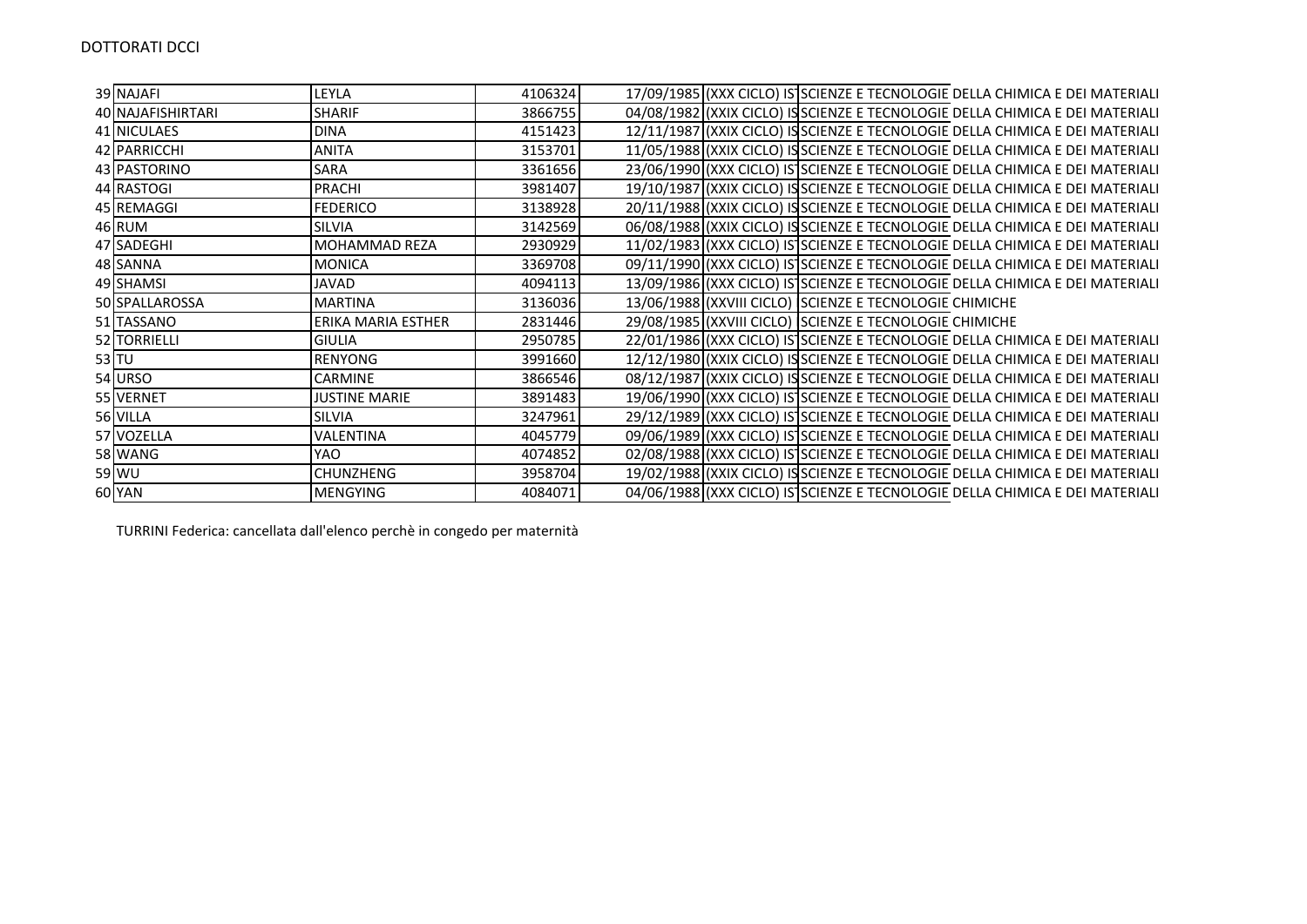**DOTTORATI DCCI**